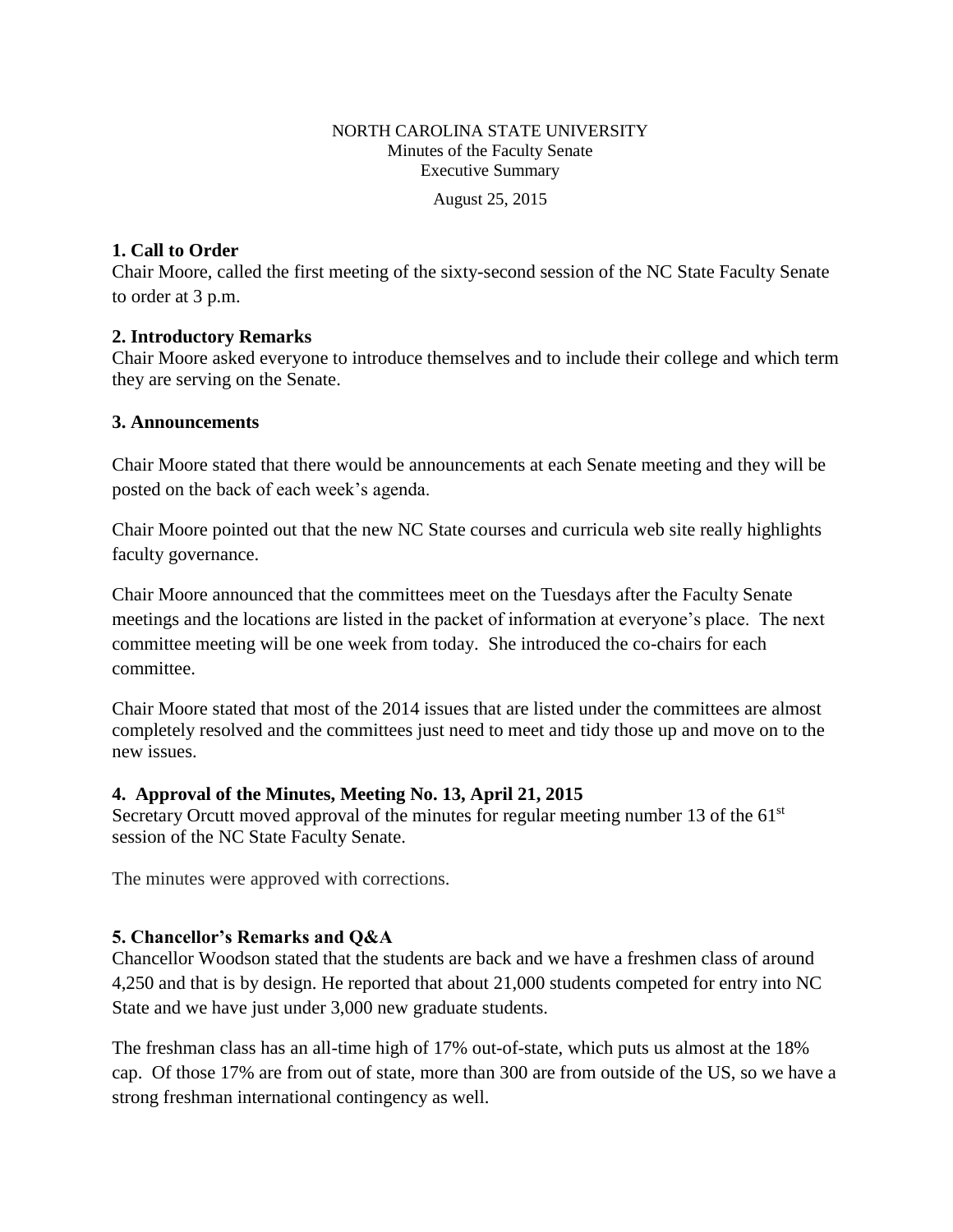Chancellor Woodson announced that funds for the "Our Three Winners" scholarships from the three students who tragically lost their lives, total just under \$300,000 and two students in each college (Science, Design, and Management) have been awarded those scholarships.

Chancellor Woodson announced that the College of Humanities and Social Sciences received its largest grant in history at almost \$400,000 for John Wall and his colleagues David Hill in the College of Design for the St. Paul Cathedral project that many of you visited in the Hunt Library.

Chancellor Woodson announced that Alan Rebar will be joining us soon as the new Vice Chancellor for Research and Innovation and Economic Development. He stated that there is an ongoing search for the Vice Chancellor for Finance and Administration and he is very encouraged by the Provost leading that search.

The *Princeton Review* just came out and NC State received a lot of kudos for affordability. In fact, *Forbes Magazine* this week announced its top 25 list of public research universities that are best buys and best return on investments and NC State was one of those along with Carolina.

Chancellor Woodson noted that Student Health Services continues to get a lot of accolades and was ranked as the 9<sup>th</sup> best delivery system in the country for a university campus.

Chancellor Woodson stated that Talley Student Center is open and it is providing very exciting gathering space for students, families, and returning alumni, and it is now again the home of critical offices like the LGBT, Women Center, Multicultural Student affairs, student government, etc., so take advantage of the food in Talley.

Chancellor Woodson announced that the first table service restaurant that we have had in some time, which is Bistro 1887, will be opening in September on main campus. The ALOFT hotel down on Hillsborough Street is also about to open.

Chancellor Woodson announced that Marc Hoit was featured along with a number of others this week in the *Triangle Business Journal*. He won along with a number of other folk, Leadership of the year award for his work here at NC State.

Chancellor Woodson reported that for the second year in a row, NC State is above \$300 million in sponsored research.

Chancellor Woodson reported that the College of Agriculture and Life Sciences received more than \$60 million in gifts and commitments last year, so their team is doing a terrific job.

Chancellor Woodson stated that to date, tentatively our campaign target is \$1.5 billion when it concludes in 2021 and as of June  $30<sup>th</sup>$  we were at \$723 million toward that campaign goal

Chancellor Woodson reported that the College of Veterinary Medicine had another great year at \$33 million highlighted by the Randall B. Terry gift for endowed chairs, student scholarships, and research.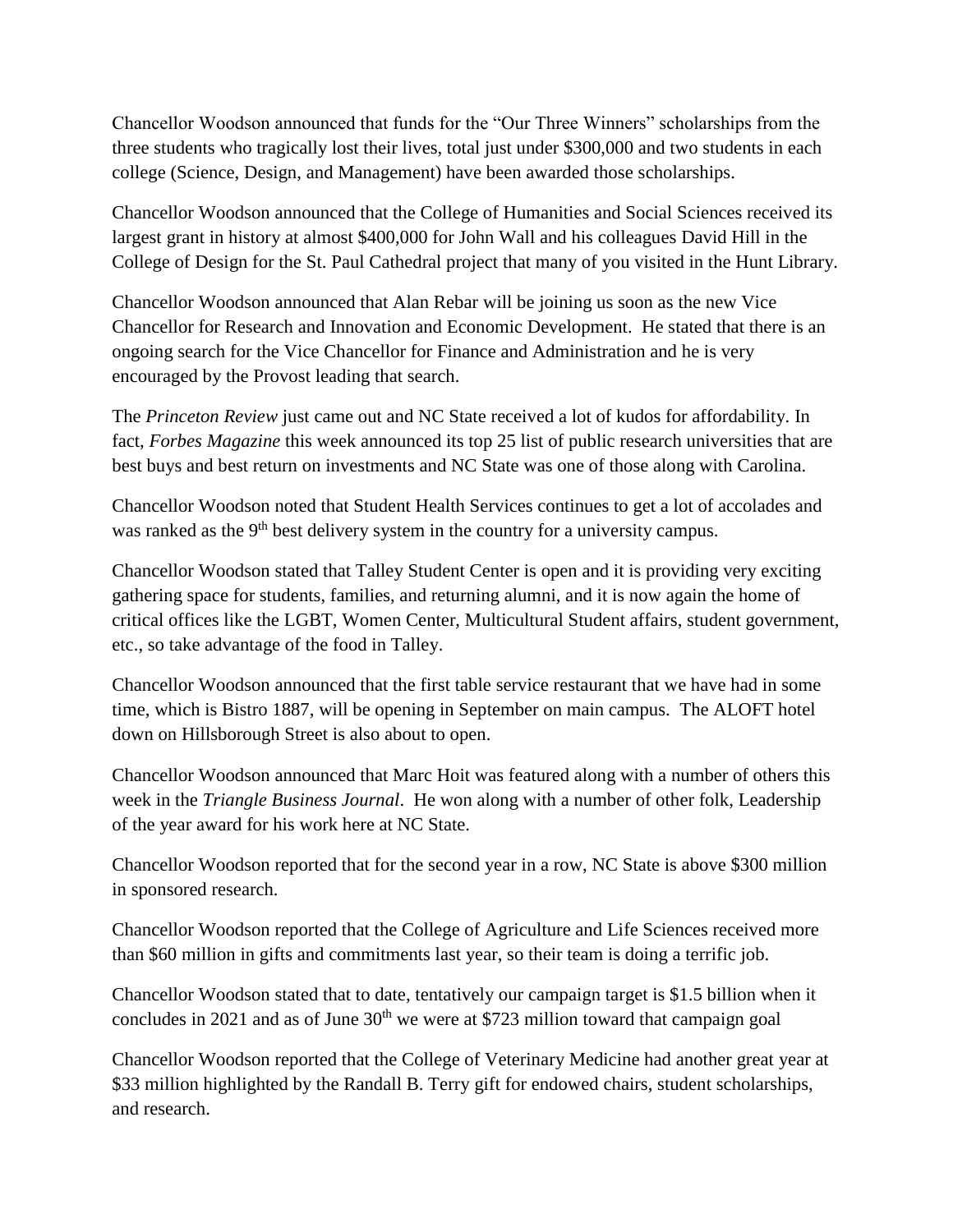### **6. Remarks from the Provost**

#### *Comments from Provost Arden*

Provost Arden reported that the Chancellor's faculty excellence hires are almost completed. He stated that they have completed 40-41 hires on the first twelve clusters. They have announced another eight clusters and are looking for another 30 hires, so lots of work to do on this and several other elements of the strategic plan this year.

Provost Arden announced that Dr. Katherine Stewart is the new Vice Provost for Faculty Affairs. She comes to the university from General Administration. Dr. Alan Rebar is joining us as the Vice Chancellor for Research. Bill Ditto will be joining us next month as the new Dean of Sciences. He is coming from the University of Hawaii, where he is the Dean of Sciences. Bill is also a physicist and is involved in Biomedical Engineering. He started the Biomedical Engineering programs at Georgia Tech and Florida and he has a great track record.

Provost Arden reported that the search is going very well for the Vice Chancellor of Finance and Administration. The search for Dean of Education and for the Vice Provost for Institutional Equity and Diversity will kick off in the next few weeks.

Provost Arden stated that searches have also kicked off for the deans of the College of Management and the College of Textiles. They are well underway and we hope to be doing campus interviews by the end of the year for both of those searches as well as for the Vice Chancellor of Finance. He noted that it's going to be a very busy year especially for personnel within the university.

Provost Arden introduced Kelly Wick as his new assistant in the Provost's office.

#### **7. Old/New Business**

Chair Moore reported on the status of resolutions passed in the previous year

### *Flowchart of Faculty Governance in the UNC System*

Chair Moore stated that she worked with Past Chair Zonderman and Vice Provost Katherine Stewart to come up with a flowchart that would explain where all the rules are coming from and what it is that the faculty will have to deal with. See the last link at: [http://www.ncsu.edu/faculty\\_senate/](http://www.ncsu.edu/faculty_senate/)

### *Faculty Assembly*

Chair Moore stated that there are representatives from each of the institutions that serve on the Faculty Assembly and meet on a regular basis including representatives from our Faculty Senate. We have several who are senators and we have several faculty members who are not on the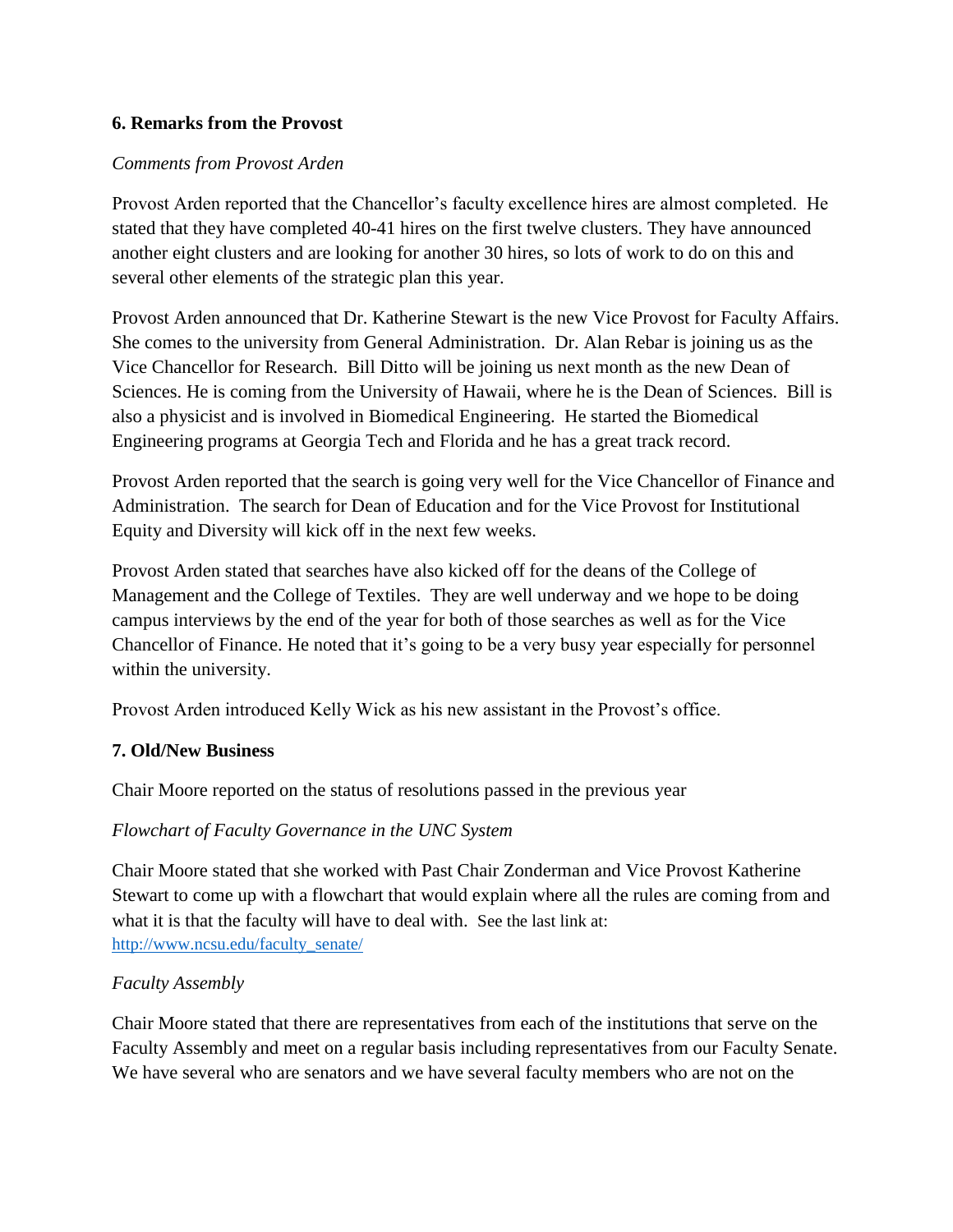Senate who attend the Faculty Assembly. The Faculty Assembly is where we talk about concerns on our campuses.

# **8. Remarks from Katherine Stewart, Vice Provost for Faculty Affairs**

Vice Provost Stewart stated that she sees a lot of buckets that she would like to be working in, but the two biggest ones are faculty policy and faculty development. She said she believes Faculty Affairs should be serving all of the faculty and that means faculty at all stages of their careers, in all of the departments and all of the colleges, faculty in all aspects of their work and any aspect in what they do.

Vice Provost Stewart stated that she would like to hear from the faculty and would like to know: What should she be spending her time on? What should she be concerned about? What does it mean to the faculty for her office to be supportive of them?

# **8. Input from senators on Topics to Discuss (ballot)**

Ballots were handed out to the senators to rank their top five topics to discuss in the Senate this academic year. The results will be revealed at the next meeting.

# **9. Issues of Concern**

Two from summer 2015 have been sent to committee.

IOC 1507a - Phones & Internet Cost Hikes to Departments (Resources & Environment)

IOC 1508a - Faculty Governance of Curricula and Courses (Academic Policy)

Chair Moore reported that she received another issue of concern on Thursday about the loss of faculty and staff parking in the North Hall parking lot.

### **10. Adjourn**

A motion passed to adjourn the meeting at 4:40 p.m.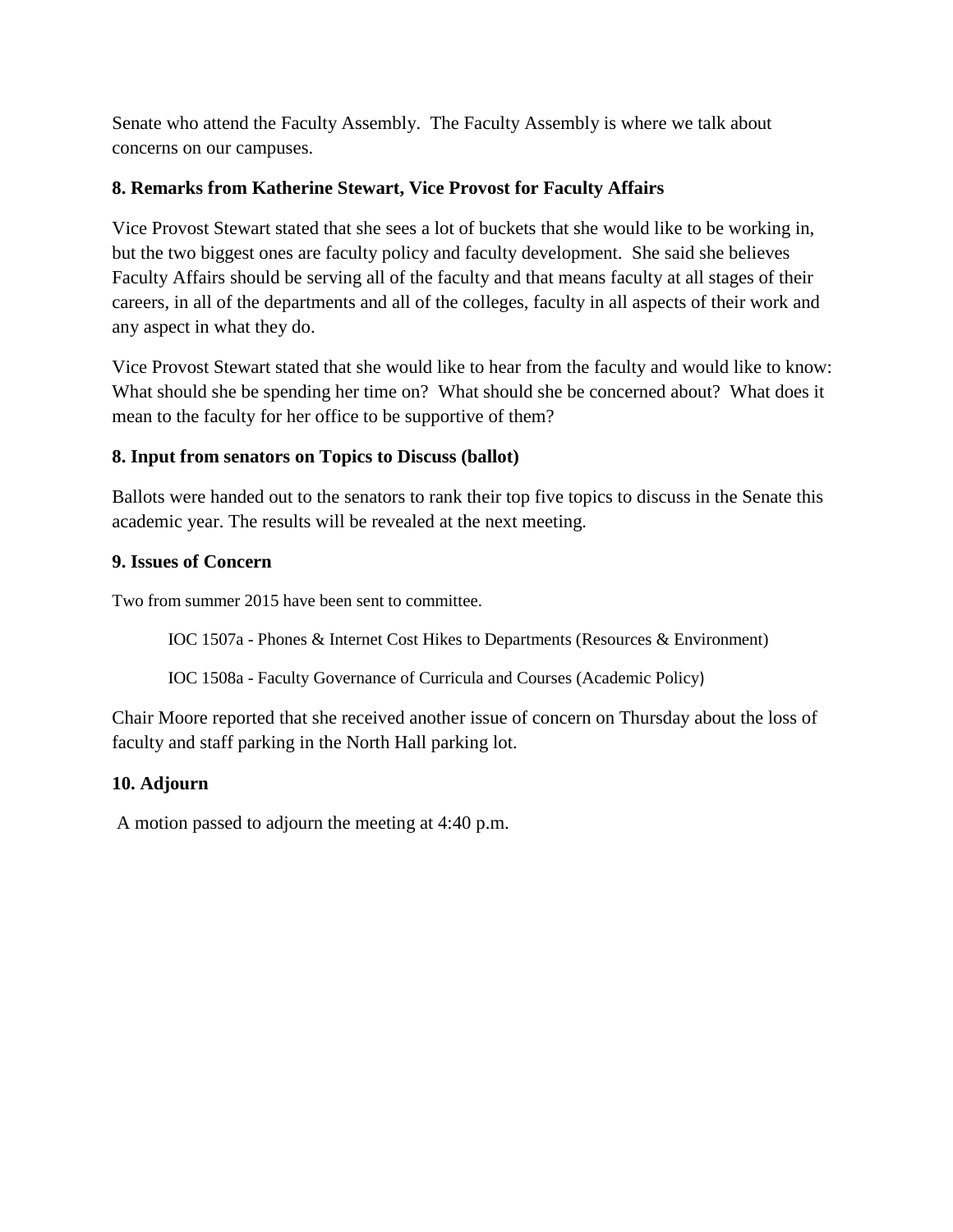### NORTH CAROLINA STATE UNIVERSITY Minutes of the Faculty Senate August 25, 2015

#### Regular Meeting No. 1 of the 62<sup>nd</sup> Session: Faculty Senate Chambers August 25, 2015

**Present:** Chair Moore, Past Chair Zonderman, Secretary Orcutt, Parliamentarian Lubischer; Provost Arden; Senators Ange-van Heugten, Ash, Auerbach, Banks, Barlett, Bernhard, Bullock, Bykova, Byrnes, Cubbage, Davidian, Devetsikiotis, Fath, Fleisher, Gunter, Hergeth, Huffmann, Kathariou, McKoy, Pearce, Perros, Porter, Sannes, Scearce, Smith, Sotillo, Spontak, Steer, Williams

**Excused:** Senator: Bird

**Absent:** Senators: Argyropoulos, Laffitte, Silverberg, Moore

G**uests:** P.J. Teal, Chancellor's Office, Randy Woodson, Chancellor; Katherine Stewart, Vice Provost for Faculty Affairs; Roy Baroff, NC State Faculty Ombuds; Marc Hoit, OIT; Duane Larick, Provost's Office

#### **1. Call to Order**

Chair Moore, called the first meeting of the sixty-second session of the NC State Faculty Senate to order at 3 p.m.

#### **2. Introductory Remarks**

Chair Moore asked everyone to introduce themselves and to include their college and which term they are serving on the Senate.

#### **3. Announcements**

Chair Moore stated that there would be announcements at each Senate meeting. The announcements are going to be posted on the back of each week's agenda.

Chair Moore pointed out that the new NC State courses and curricula website really highlights faculty governance.

Chair Moore announced that there are also announcements of what the committees are going to be covering when they meet. The committees meet on the Tuesdays after the Faculty Senate meetings and the locations are listed in the packet of information at everyone's place. The next committee meeting will be one week from today. She introduced the co-chairs for each committee.

Chair Moore explained the items under each committee.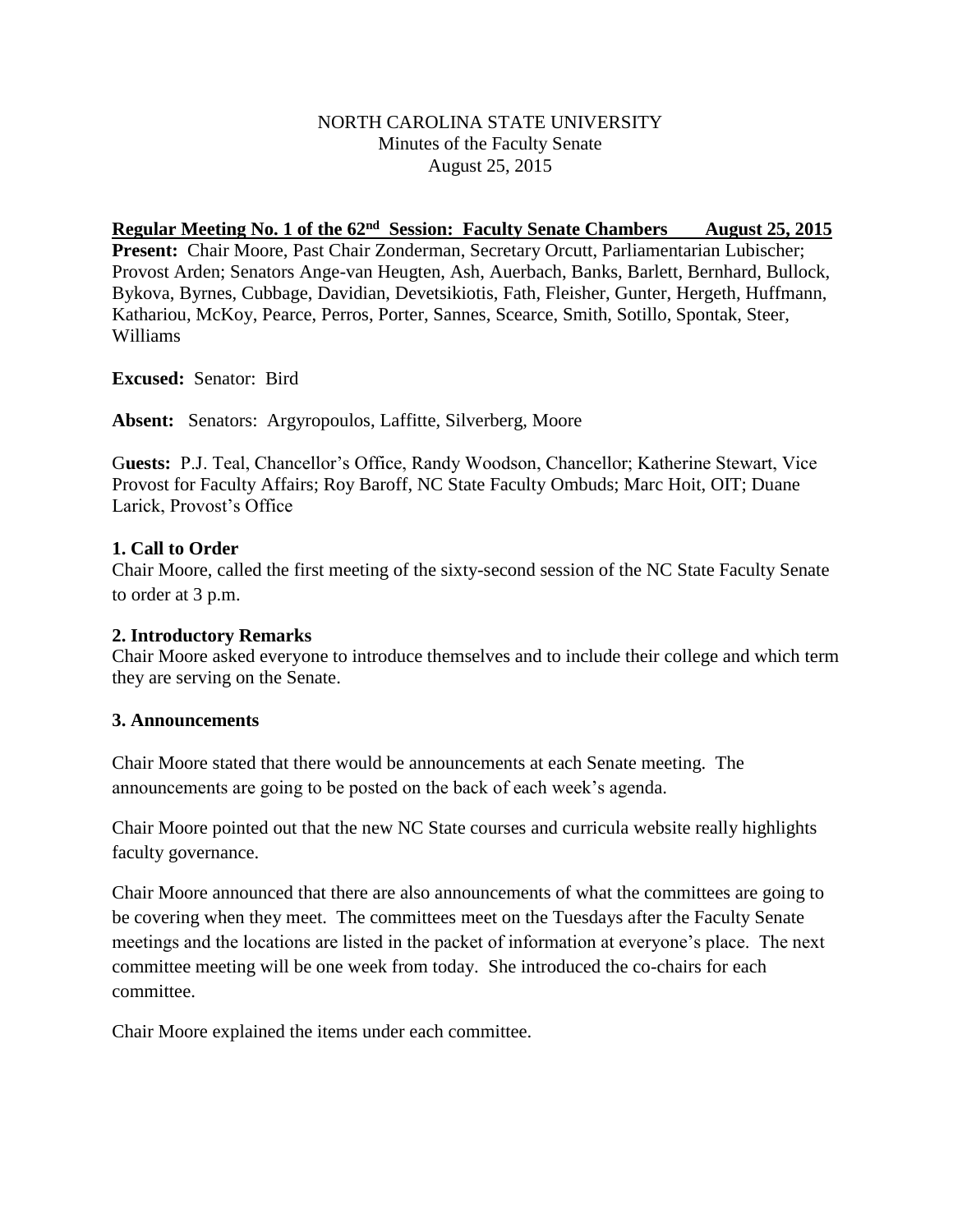Academic Policy Committee:

IOC-1411B – IOC is an issue of concern, on something that came to the Senate as an issues of concern. Some of these originated in the Senate but many have come from faculty outside of the Senate. The first two digits of the number is the year. The second two digits are the month and the letter indicates whether it was the first, second or third of that month, so 1411B was 2014 November and it was the second one that month.

Chair Moore stated that the 2014 issues that are listed under the committee, most of them are almost completely resolved and the committees just need to meet and tidy those up and move on to the new issues. There are meetings next week for that.

### **4. Approval of the Minutes, Meeting No. 13, April 21, 2015**

Secretary Orcutt moved approval of the minutes for regular meeting number 13 of the  $61<sup>st</sup>$ session of the NC State Faculty Senate.

One senator asked for clarification of the Provost's remarks. He stated that there is a statement that says "Last academic year we had 79 faculty leaving the university for one reason or another. About 19 of those were retirements which left 60 faculty to replace." When I read that the inference was that we didn't have to replace any of those people who retired.

Provost Arden stated that the bottom line is that we had 79 faculty leave the university with 19 leaving for retirement and 60 left for other reasons, most commonly they were recruited by other institutions, so what that meant is that we had 60 that had left for other reasons to replace and still other retirements that we are working on as well. Many of those retirements are actually phased retirements. So, while they are counted as individuals, but haven't left the university because their retired positions are not fully viable to recruit into yet. Of the 60 positions for people who did leave I think we recruited about 55 of those from census to census. These numbers go from faculty census day to faculty census day, so we could recruit another 10 people before next week and it wouldn't show up in those numbers. And on top of that there have been a lot of individual others who recruited faculty census last year and then we have additional interdisciplinary hires as well.

Senator Cubbage stated that his criteria regarding PTR were stated as a motion, and seconded.

The correction was made.

Senator Cubbage also requested that the full list of options and vote tally be listed in the Executive Summary of the minutes.

Senator Cubbage stated that he recalls hearing that the Provost did not want to be involved in the final decision of the process.

Chair Moore stated that that was not in the transcript.

Provost Arden stated that he clearly expressed an opinion which he has said repeatedly that he wasn't seeking authority over the final dispensation of what exactly was stated in the discussion.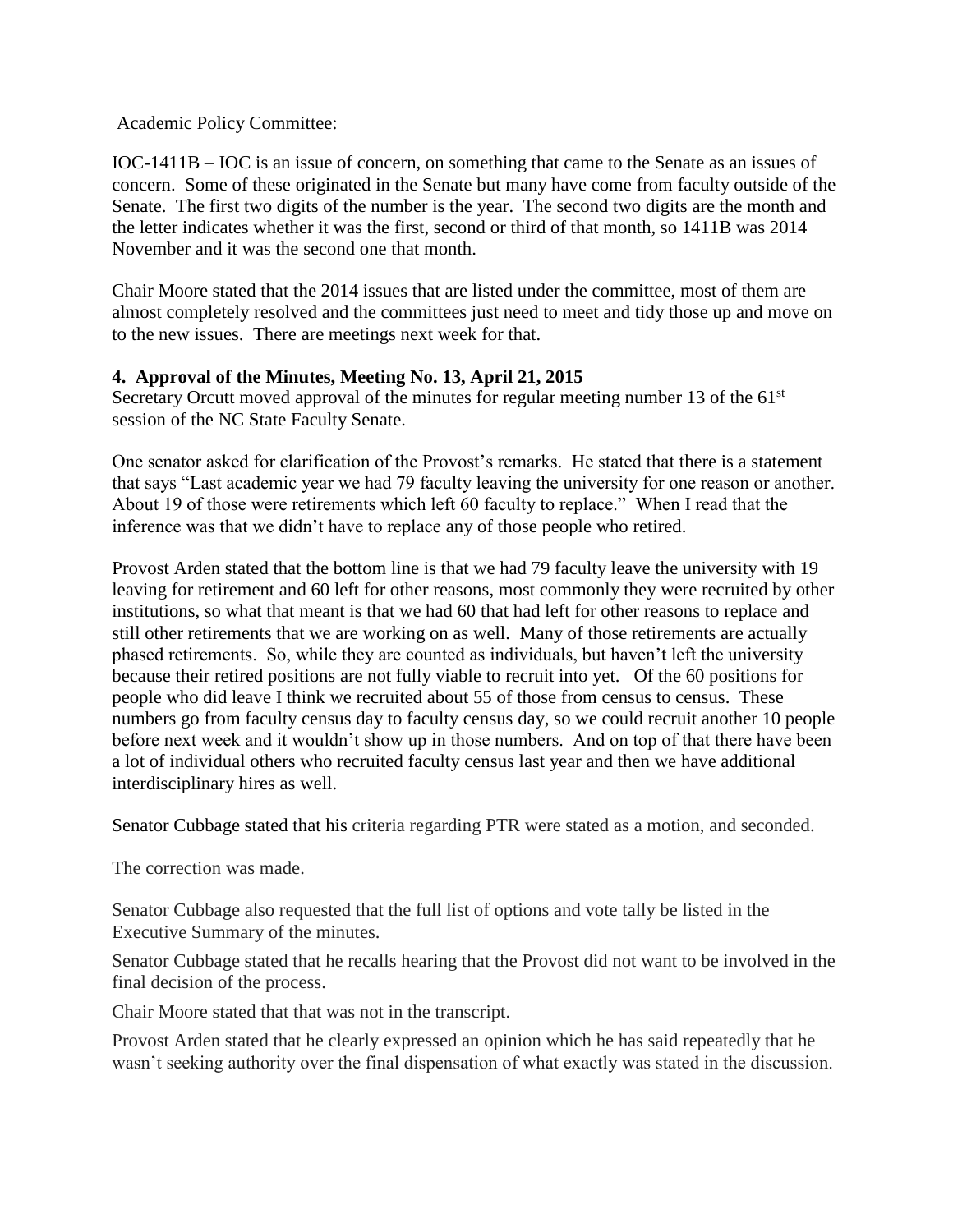Provost Arden said he would be more than happy to get into a discussion of what he recalls having said at the time and what he will still say.

Senator Cubbage stated that he doesn't think his motion was substituted for by Past Chair Zonderman, that Past Chair Zonderman said let's try some different alternatives here and that we forgot his motion and it was never voted on, it was just on the table, which again is not a big deal unless of course the motion said that we should retain faculty as the final arbiter of the PTR and we did not have a chance to vote on that motion which is a very significant motion.

Past Chair Zonderman stated that he thought that it was incorporated into the four options.

Senator Cubbage stated that having faculty as the final arbiters of PTR is a yes or no and a very different question.

Past Chair Zonderman stated that if you want to suspend the agenda, since it's all coming up now we can deal with that.

Chair Moore stated, what we are doing now is approving the minutes and if there are any corrections that need to be made.

Senator Cubbage expressed a desire to come back and address this later, and that he does not believe it is correct to say that it was suspended or superseded, it just fell off.

Chair Moore stated, what it said in the original minutes was not that it was substituted, but that you agreed to go on to the new one. We agreed to go on to the new motion, which incorporated what you had in there. It was not substituted, it was worked into the new one. We will make that more clear.

The minutes were approved with corrections.

[Secretary's note: In an email of 4/21/15, 8:49 PM, addressed from Senator Cubbage to then-Secretary Daley and passed to Secretary Orcutt after this meeting, Senator Cubbage wrote that he wanted to be clear that his motion was "amended / substituted / or withdrawn" and that he was fine with the replacement of his motion with the new motion and recommendation. Therefore, the final minutes of 4/21/15 reflect Senator Cubbage's agreement to the substitution of his motion.]

### **5. Chancellor's Remarks and Q&A**

Chancellor Woodson stated that the students are back and we have a freshmen class again of around 4,250 and that is by design. You will recall we had a peak of around 4,750 and that was moving the direction of the university in a difficult position where we didn't have the funds to teach all of those students and graduation and retention rates were going down. So we have been for the last three or four years holding steady at 4,250 students.

Chancellor Woodson reported that about 21,000 students competed for entry into NC State and we have just under 3,000 new graduate students.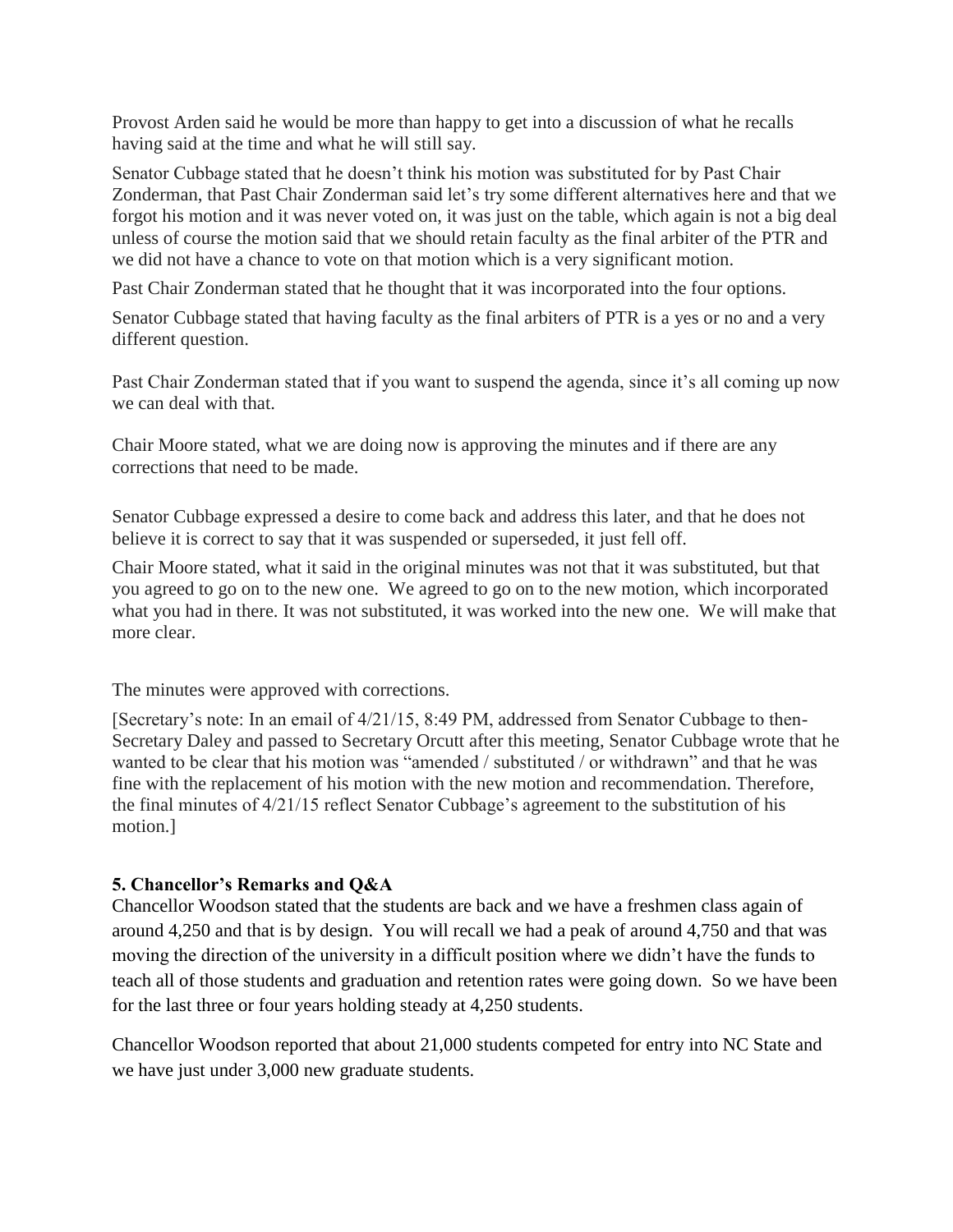The freshman class has an all-time high of 17% out-of-state, so we are almost at that 18% cap, which many of you who were here in this body early in my tenure will recall that I said that is the number we need to shoot for, not because we get the money because we don't, but because it is important for the university to have the diversity and frankly the reputation that comes with competing for students from all over the globe. Of those 17% from out of state, more than 300 are from outside of the US, so we have a strong freshman international contingency as well. We are about as far as we can push that I think, but the message is getting out.

Chancellor Woodson announced that we are now up to just under 300 thousand dollars for the "Our Three Winners" scholarship and we have advanced a little bit of money to make sure that we are able to award those scholarships, so we have two students in each college (Science, Design, and Management) that have been awarded the scholarship from the three students, who tragically lost their lives, so that is a positive thing for NC State.

Chancellor Woodson announced that the College of Humanities and Social Sciences received its largest grant in history at almost \$400,000 for John Wall and his colleagues David Hill in the College of Design for the St. Paul Cathedral project that many of you visited in the Hunt Library. This now will allow the construction of the 3D model of the pulpit, St. John Cathedral and this is a great example of humanities and digital humanities. He stated that one of our new faculty members in the biomedical engineering department won the MIT technology review "Best Innovation for People under 35 years of age". This is for work on a novel drug delivery system to treat diabetes and cancer.

Chancellor Woodson announced that Alan Rebar will be here soon as the new Vice Chancellor for Research and Innovation and Economic Development. He stated that there is an ongoing search for the Vice Chancellor for Finance and Administration and he is very encouraged by the Provost leading that search. There is considerable interest in the position from various parts of the country and that is good.

The *Princeton Review* just came out and NC State received a lot of kudos for affordability. In fact, *Forbes Magazine* this week announced its top 25 list of public research universities that are best buys and best return on investments and NC State was one of those along with Carolina.

Chancellor Woodson noted that Student Health Services continues to get a lot of accolades and was ranked as the 9<sup>th</sup> best delivery system in the country for a university campus. We broke into the top 25 list for the first time of the most engaged alumni network of all universities in the country. Some things that you might not know about is that we are getting a lot of recognition for our food services to students, particularly as it relates to health and wellness. This year we won the *Food Management* magazine Innovative Food Service of the Year award. We got a lot of attention largely because of Lisa Everhart's leadership. We are one of the best universities for gluten free meals to students. We have done a great job, elevating students' knowledge about food nutrition, and about health and consequences of bad diets.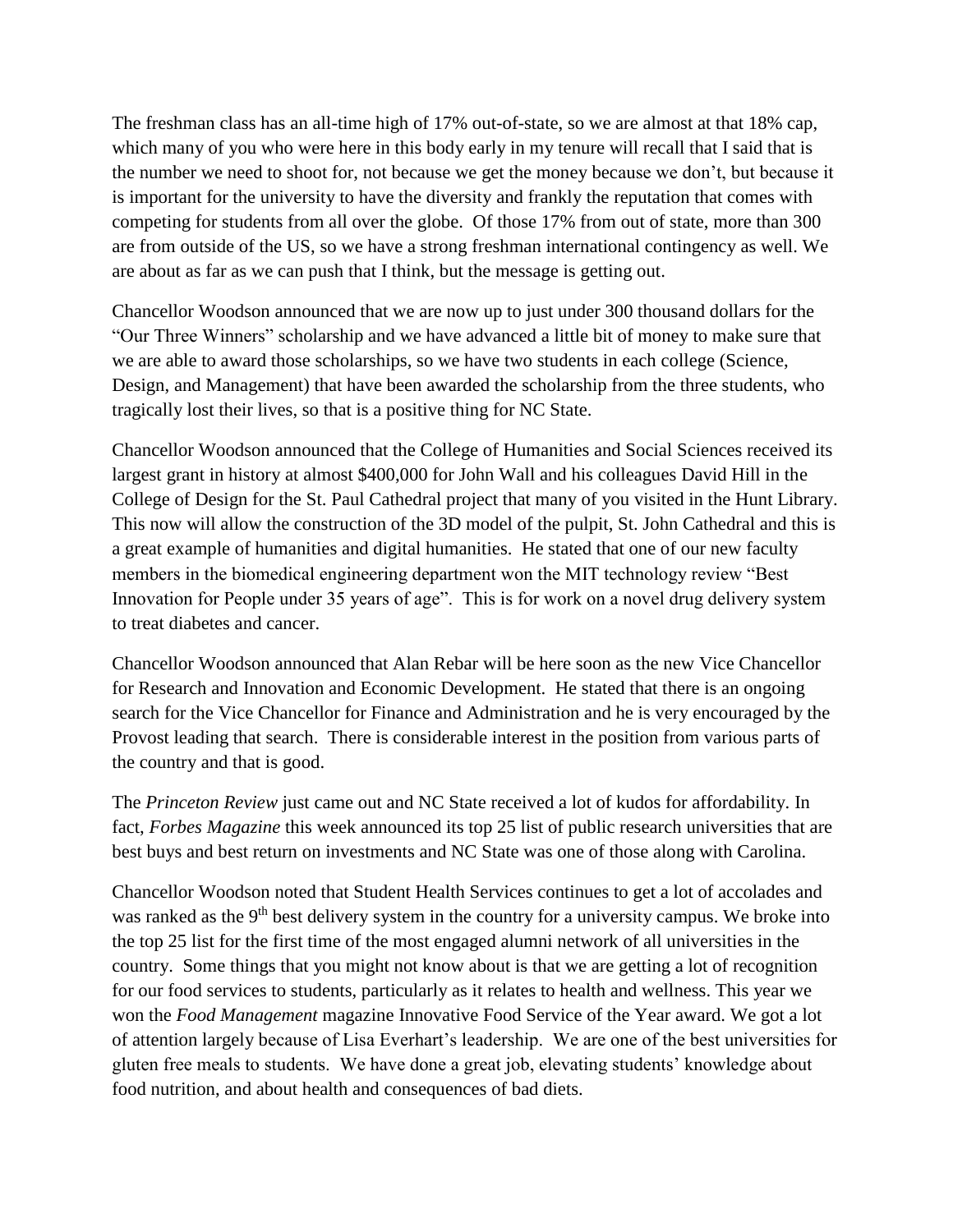Talley Student Center is open and it is doing exactly what we hoped it would do, which is providing very exciting gathering space for students, families, and returning alumni and it is now again the home of critical offices like the LGBT, Women Center, Multicultural Student affairs, student government, etc., so take advantage of the food in Talley.

Chancellor Woodson announced that the first table service restaurant that we have had in some time, which is Bistro 1887, will be opening in September on main campus. The ALOFT hotel down on Hillsborough Street is also about to open.

Chancellor Woodson announced that Marc Hoit was featured along with a number of others this week in the *Triangle Business Journal*. He won along with a number of other folk, Leadership of the year award for his work here at NC State.

Chancellor Woodson reported that for the second year in a row, NC State is above \$300 million in sponsored research. He noted that we are at \$307 million this year and last year we were at \$307.5 million, so we are at about the same level we were last year.

Chancellor Woodson stated that in terms of the campaign that we are in the nucleus phase of, we will be launching public in another year and a half. He reported that to date, this past year until June  $30<sup>th</sup>$  we had \$208 million in new gifts and commitments. The good thing is more than 50% of that was to endowment. The cash in the door was \$119 million and of that \$38 million of the cash received last year went to endowment. As of June 30<sup>th</sup> our endowment was at \$989 million. We entered the year at almost \$1 billion.

Chancellor Woodson reported that the College of Agriculture and Life Sciences received more than \$60 million in gifts and commitments last year, so their team is doing a terrific job.

Chancellor Woodson stated that to date, tentatively our campaign target is \$1.5 billion when it concludes in 2021 and as of June  $30<sup>th</sup>$  we were at \$723 million toward that campaign goal. If we launch the campaign officially that will be in November 2016 and our hope is to get above \$900 million before that launch, but the development staff is pushing hard for us to launch at \$1 billion in 2016 and then we would have \$500 million to raise through 2021.

The College of Veterinary Medicine had another great year at \$33 million highlighted by the Randall B Terry gift for endowed chairs, student scholarships and research.

### **Questions and Answers**

Senator Cubbage –I'm a little concerned with the new PTR proposals transferring final decision making on PTR from faculty to administrative decisions. The fact –our jobs here are to create new innovations that surely will upset the status quo and the transfer of the decisions from the faculty who are creating innovations into administrators who were supposed to reflect Jones Street. So I'm curious what your position is here, I know we have some mandates for that, but I think we are going to have to be on our mandate, and sort of what is your view of where we are.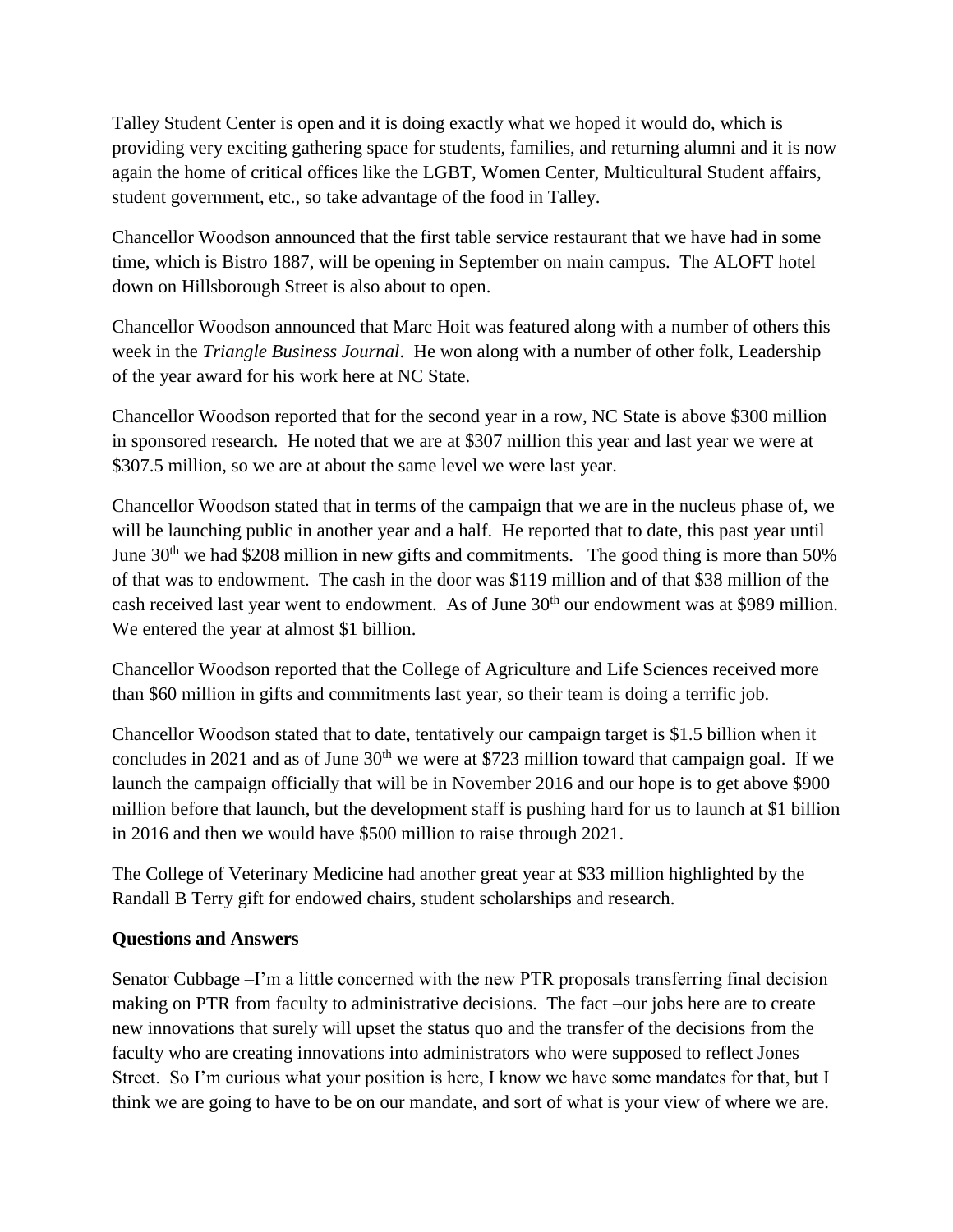Chancellor: I'll start with the fact that we don't have an obligation to reflect Jones Street and I didn't spend any time on PTR. The Provost has been closest to this, so I will defer to him if this is the time you want to get into this. As you know we are adhering to a new policy of the Board of Governors that requires the involvement of the department head and dean.

Chancellor Woodson stated that it is hard for him to imagine a scenario where the faculty, dean, department head, and Provost are all at odds about post tenure review and I think the last thing we want to do as a university is create a bureaucracy that is another promotion process. And at the end of the day we all have, the faculty have the right to grieve any decision by any administrative officer of the university. So that process is still in place.

Chancellor Woodson stated that with regard to the budget, we are in a second continuing resolution that ends August 31<sup>st</sup>. We don't have a budget at this point. The good news is that we are in line for one of our best budgets probably in six years at least in terms of not getting cuts. There will be cuts, but it won't be as draconian as in the past. Secondly in both the House and the Senate we are in for full funding for enrollment growth, which is significant for NC State because of the growth in our graduate programs and full funding of operations, which is not significant for us because we don't have a lot of new state buildings. What is significant for us is the House had us in their budget for two buildings through a bonding and that would be a major building to house Civil, Construction, and Environment Engineering and Industrial and Systems Engineering and the Dean's office in that blank space that will largely get engineering moved other than Nuclear Engineering.

The other big project that is exciting for the College of Agriculture and Life Sciences is a new Plant Sciences complex on Centennial Campus. Both of those projects are in the House version. We have received very positive feedback from the Senate that they are favorably inclined toward both projects, so we will see how the Senate comes out with the bond package. It will likely be a bond package that requires the vote of the people, which will likely be in November 2016, which will be a big election year. The critical thing for us is if we are in that bond package we would like for the General Assembly to indicate strong support by planning money in the budget, because we are raising 50% of these funds privately.

Chancellor Woodson said word today is that the General Assembly is likely to pass another continuing resolution through September  $14<sup>th</sup>$ , so I don't think we are going to have a budget by Labor Day. Good news for us is continuing resolutions haven't been draconian in the sense that they haven't limited our ability to do our work. We hope that continues and we don't lose the ability to manage the university, because the General Assembly is struggling to manage the budget.

Senator Bykova—Question about faculty retention. I know that we do a lot about junior faculty retention, but what about senior faculty. The second question concerns internal research funding,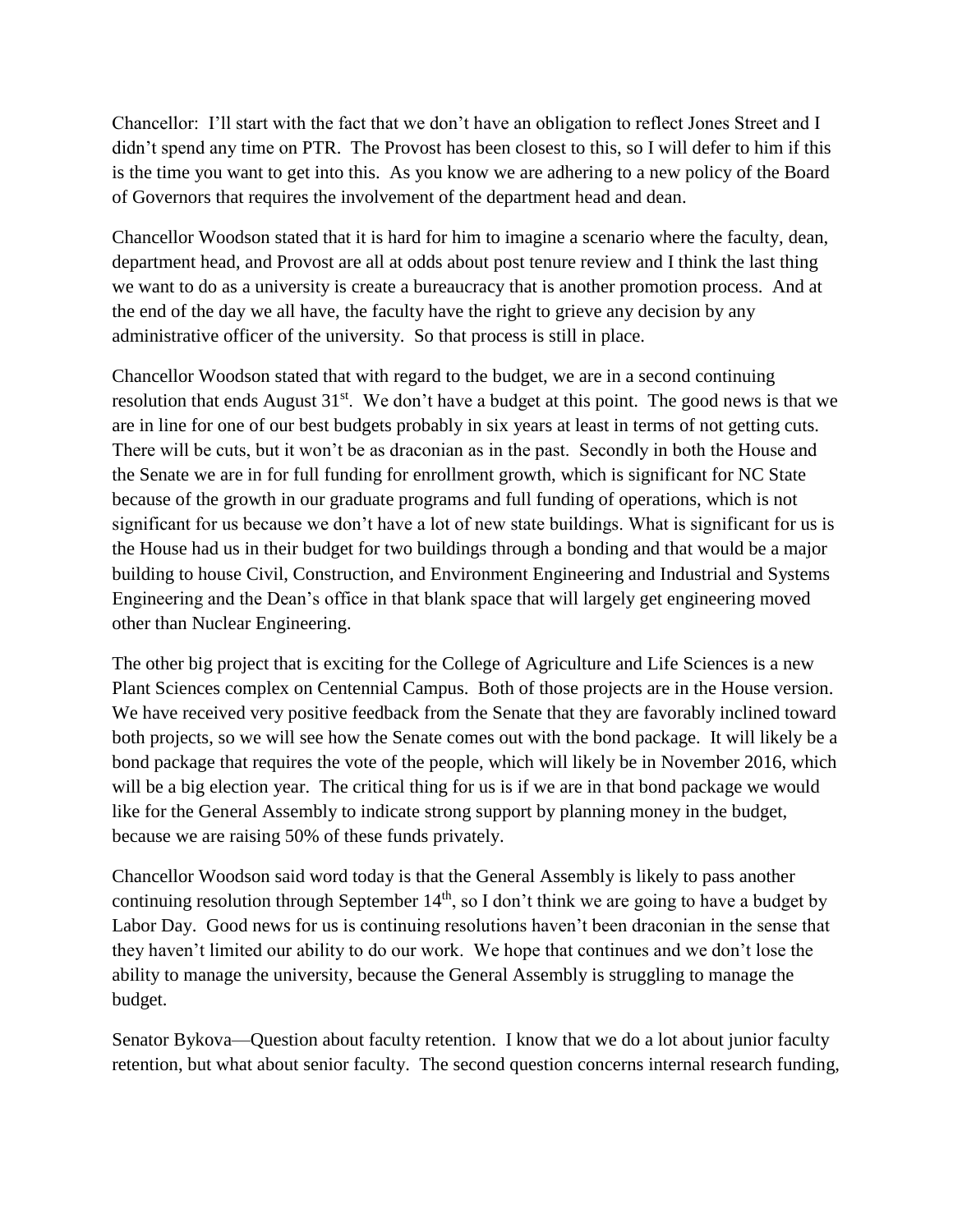whether we have any chance to get internal research funding like fellowships, scholarships, and grants.

Chancellor Woodson stated that internal research funding is without a doubt limited and it's very limited because all of the money is limited and we are working hard to replace 79 faculty, so there is limited opportunity for internal research funding. We put some resources in the innovation fund to try to help faculty move innovations beyond the laboratory to market and that is paying off for us, but certainly the Vice Chancellor for Research has some internal funds that are used for research stimulating, but it is pretty limited at this point and time. And retention, my experience has been its mostly senior faculty that we are working to retain.

Provost Arden stated that retention is a big issue, not just for us but other universities in the system as well. We work very hard with retention and we spend a lot on retention and it's both younger faculty and senior faculty. The Chancellor works very hard to secure the authority from the Board of Governors for preemptive retentions. What I'm seeing over the years is that there is a separation between the success rates for preemptive retentions and the non-preemptive retentions meaning that when we started this a few years back they were both in 70% in terms of success rates, now the latest data shows that preemptive retention, if we can get to an individual while they are being courted, before they have a letter in hand, our success rate is about 90 percent and if we wait until they have the letter in hand it drops to about 50 percent, so we try to be proactive wherever we can. We are working very hard and quite frankly we are spending a lot of money on this. "I think we have to really think correctly about other limits to what we are going to spend on retention, particularly going forward."

Provost Arden stated that this also plays into merit programs on an annual basis. We worked very hard to come up with a 3% merit program last year. We are going to think hard about this again this year. We don't want there to be increasing separation between our average faculty salaries and those of our peers because that enhances the rate of which faculty are approved and the amount of money that we have to spend on retention, so there are a lot of factors here and we are working very hard at it and as an institution, unfortunately we are spending quite a bit on it at the moment.

Chancellor Woodson stated that on the fellowship side, every year throughout this difficult fiscal environment we may do investments in the graduate student support plan, so we have tried hard to keep that source of money available to faculty, but the reality is we are well behind our peers in having fellowship funds. We have very few endowed fellowships in the university, so one priority that he makes when he talks to donors is try to get them interested in supporting graduate education. That is a pretty tough sale because most people that have an affection for the university draw that affection from their undergraduate experience here, but there are some that have significant resources that can help us.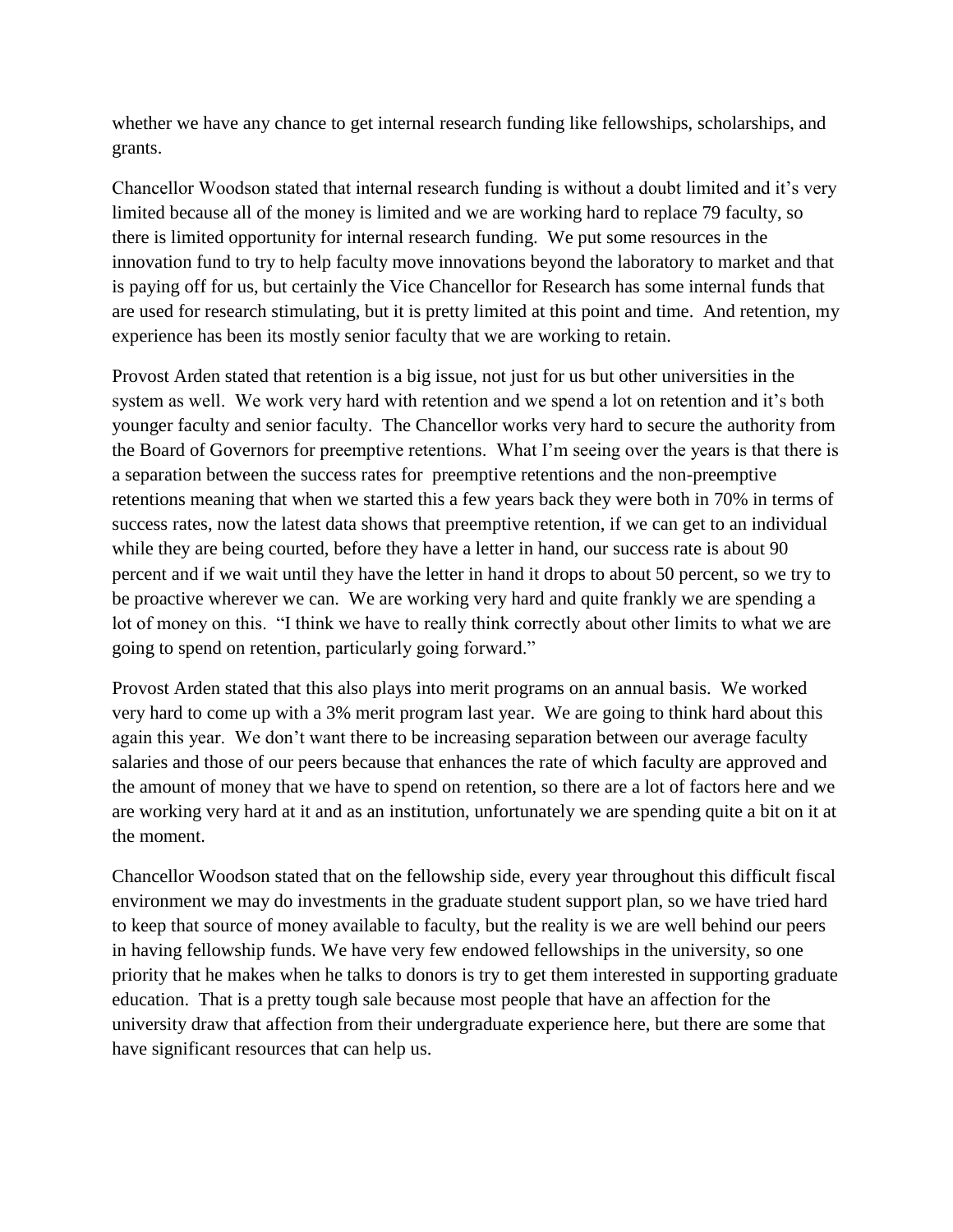Past Chair Zonderman commented that if there is some way to rethink university faculty scholars program or the distinguished professors program to put some money on more senior full professors who have distinguished careers left, rather than just the full within the first year or two or three after promotion, because that's often what he sees as a challenge, is retaining full professors even further into their careers and who are continuing to make distinguished contributions.

Have you heard anything about the flexibility we had last year to do at least internal salary exercises?

Chancellor Woodson responded yes. The hardship is that those exercises created pain. He said on the one hand he is advocating constantly to the General Assembly to give us complete flexibility with our budget, plus manage resources. In a system that has historically waited on the state to give us money before we did anything, that is a hard cultural barrier to overcome. We are used to "well if the state give us money for raises, we give raises, and if they don't, we don't" and we are falling behind. Other states are investing now and you have read all the politics, they are talking about a table for the state. If you don't know what the table is, the tax bill of rights basically says if there is increased revenue they cut taxes. If there is increased revenue there is a reason. There are more people paying taxes and there are more people that have needs, so I hope that doesn't go anywhere because that would be unfortunate.

Chancellor Woodson stated that he wants the flexibility, but the state needs to make critical investments and we are being pushed. We are one of the most affordable systems in the country, but those people on Jones Street are justified in my opinion in saying they still support us because we get more money per student from the state than all but two other states. We have other restrictions that make it complicated. We don't get the out of state tuition, for example. If you look around the country, out of state enrollment is almost 55% of the total enrollment of the undergraduates at Purdue and it used to be 25 percent. We don't have some of the levels that other places enjoy, but we do enjoy strong state appropriations.

Senator Fleisher stated that he heard on the news that there would be a 2% increase for state employees, is that correct?

Chancellor Woodson stated that the House had in their budget a 2% increase for all state employees including the university. The Senate had none. There is about a \$400 million difference that they have to resolve and if they are looking for an easy way to not make hard decisions about individual parts of the budget, that's an easy one. He said that he is fearful that could happen, but as David said we do have the flexibility and the Provost mentioned too that we are contemplating how to manage this just like we did last year. We certainly gave better raises last year than we had money for from the state and that was painful for some colleges.

#### **6. Remarks from the Provost**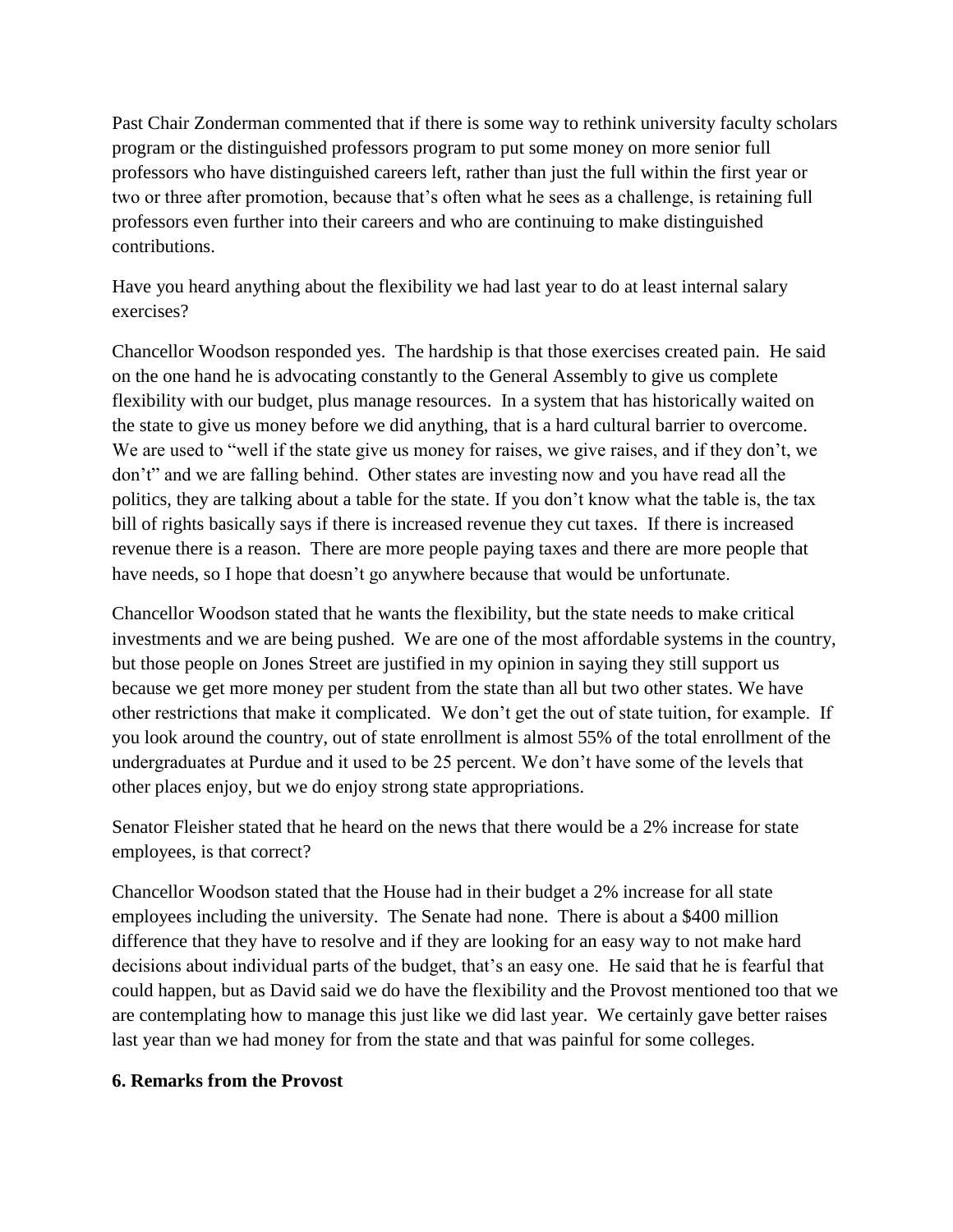Provost Arden began by addressing Senator Cubbage's comments. He stated that he wanted to be clear about a couple of things.

Provost Arden stated that the addition of the role of administrators or the theme of making sure there is administrative responsibility here at the post tenure review process comes from the Board of Governors on the new BOG policy. This was not part of last year's BOG actions, but the prior year, and several of us, including myself and the Chancellor were at the meeting where this was discussed. We were at the Ed planning committee meeting and many of us around the table expressed significant concern, because we felt that it was not really a necessary adjustment. He said he had previously given presentations to the BOG on NC State's post tenure review program. We are doing exactly what the policy said we should be doing and he felt the policy was working very well. So, just to be clear the changes that are being brought about are not in any way because we (Provost and Chancellor) wanted them or the leadership of any other university wanted them. They are there because of the intent of the BOG and that is okay. Because of that new policy we are being asked to revise our own regulations with respect to post tenure review and the fundamental issue here as it resolved was that 1) to insert a role for department heads and deans, the BOG wanted a far more evaluative role where department heads and deans would play and then it emerged to what happens if the dean disagrees with the committee. He thinks the likelihood of that occurring on a regular basis or even a rare basis is not high. We all respect the peer review process. The original intent of this policy was meant to be a peer review process, it was meant to be a positive process and not simply a negative process, but it is clear the intent of the policy of the BOG is to bring administrators into that role.

Provost Arden stated that when the meeting took place at the end of the last academic year, he made the statement and will make the statement again, that he as Provost is not seeking a role in that process. It is not something that he wants to get involved in. He is comfortable that it is a college level process. He is not seeking to be the final determinant on those evaluations. It is not something that he has wanted or sought from the outset. He said at the end of the day after discussions with Betsy Brown, prior Vice Provost for Faculty Affairs, Past Chair Zonderman, Chair Moore, and some advice from legal counsel, it was evident that there is not a precedent within the system for a college committee to be the final determinant on a personnel issue such as this. For example, if a college committee was the final determinant of post tenure review, and remember, all post tenure review says is whether someone is meeting expectations or not. If they are not meeting expectations there is a developmental plan or reevaluation, it's not necessarily linked to an administrative disciplinary process, but in this particular case if a college committee was the final determinant of a negative post tenure review, then they would be the subjects of the grievance. The faculty member would then file a grievance against the committee, but we don't have that precedent anywhere in the university right now and quite frankly, he would feel uncomfortable about putting faculty in that position and he is not sure that we would get many folks to serve on those committees under those circumstances, so despite the fact that none of this was initiated by the Provost or the Chancellor's office, he is not and was not seeking a role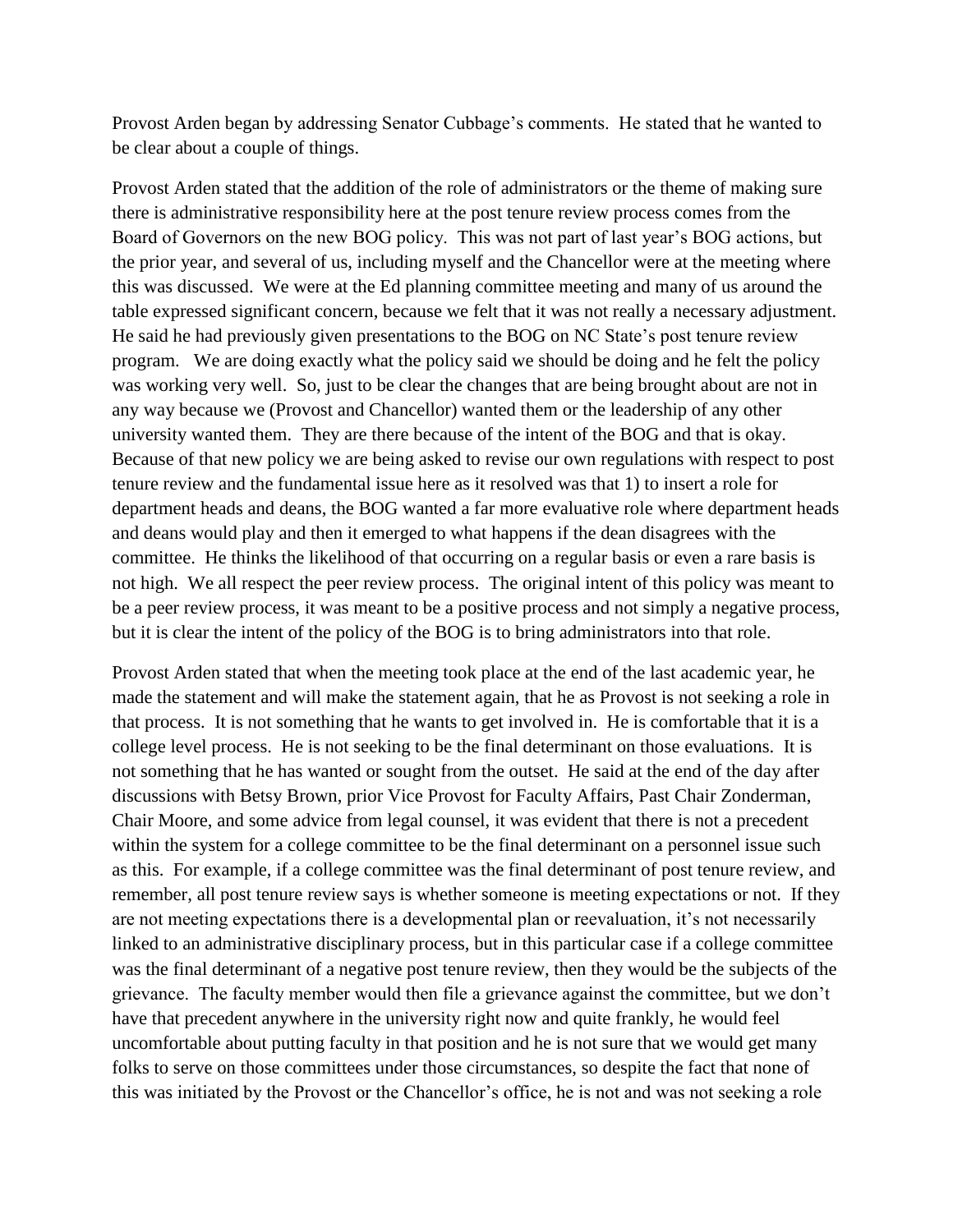in this process. He stated that he became convinced that was the best alternative at the end of the day that under the rare circumstance that the dean and the committee do not agree on the outcome, that the Provost is going to be the final decider. He doesn't think that is atypical, that it is consistent with all other personnel policy the way it's conducted. He thinks the likelihood that that will happen on a regular basis or even on an annual basis is extraordinarily low, so that's how that discussion evolved and he's for this to be a more complete discussion at a later time.

Senator Auerbach stated that just to get a sense of the respective rarity of this, in the somewhat analogous case of promotion and tenure decisions, the faculty decision and the dean's decision when they are not in alignment, how many times has that happened and what have you done?

Provost Arden stated that he would have to go back and review the data. He stated that he would like to give accurate data and he doesn't know that that really is a great analogy, because in that system there are departmental voting faculty, there is a college committee, there is the dean's opinion, and then eventually there is the Provost's recommendation to the Chancellor, so it is not exactly the same and by the time it gets to him there are already four levels of opinions to wade into and if he has any questions and by definition, every potentially negative decision goes to a university committee for review and they wade in as well, so he has five levels of input to evaluate by the time he makes a determination. He said he would try and pull some data to give some indication. He thinks the determination will be sometime it's in favor and sometimes it's the other way.

Senator Cubbage asked, how many grievances have been brought and what has been the disposition of the faculty? He doesn't think there have been many grievances from what he understands. He said it would be nice to know how serious a threat is this.

Provost—How serious of a threat that our deans cannot overrule a departmental committee on this?

Senator Cubbage stated that there is no precedent for a college committee to be the final decision in a personnel matter, but I think there is a precedent that every department makes these decisions on PTR with the departmental PTR committee when they are making those decisions.

Provost stated those are not final decisions, but recommendations to the department head, to the college committee, to the dean, and then to university; that is not a final decision.

Cubbage—Department PTR committee makes a recommendation to the department head.

Provost—that is not a final decision and what we are talking about here is the final decision.

Cubbage—Maybe we can model it after that, instead of it being the Provost's final decision we can model it after the college committee and have the same process..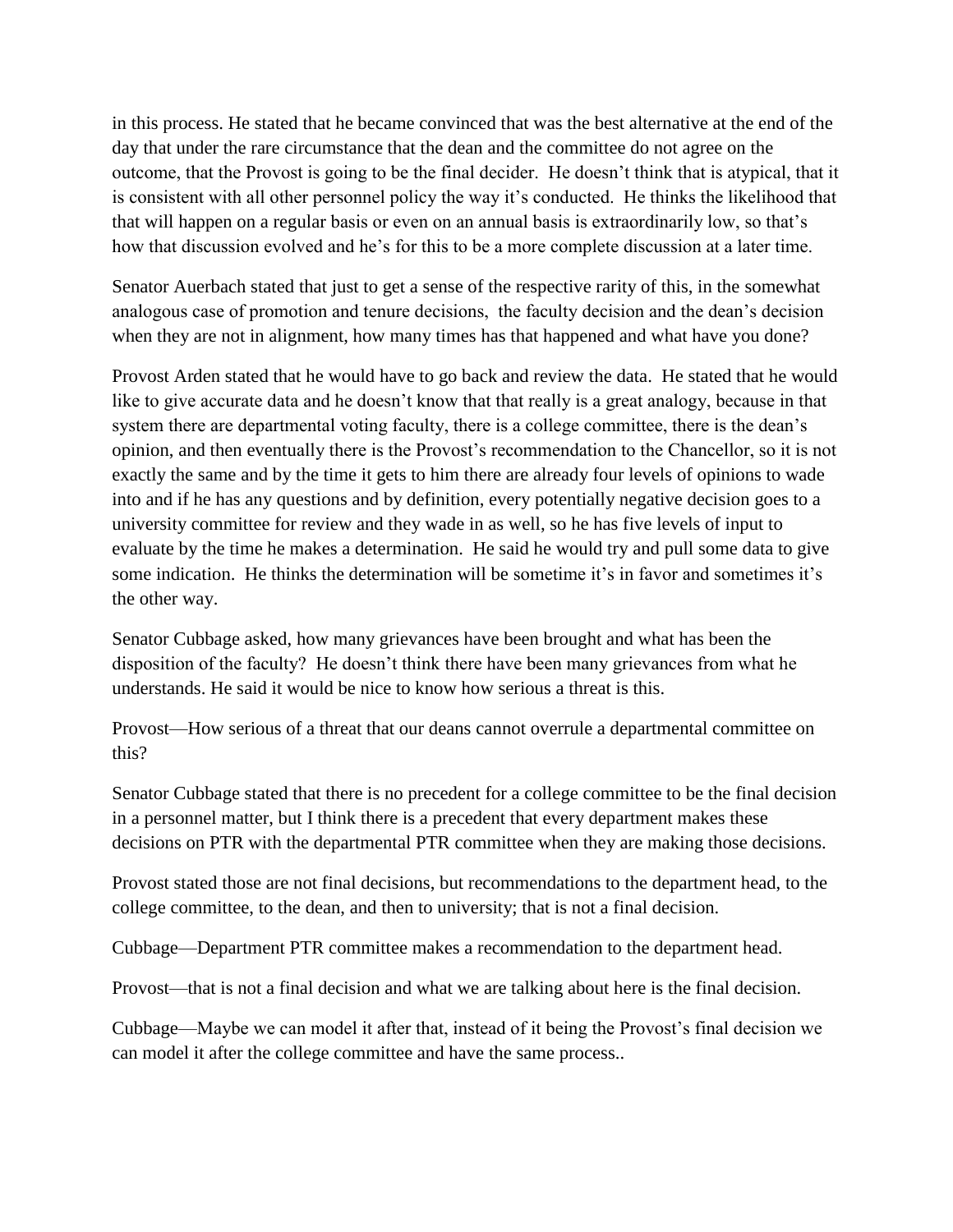Provost--No, somebody makes the final decision on promotion and tenure, I make the final decision.

Cubbage –so when the departmental committee makes the decision you are making the final decision?

Provost-If you look at promotion and tenure on a regular basis, those going up for promotion, you can have positive and negative votes at the department, department head level, and college level…most of the time they go in the same direction, but you can have times when you will have two in that direction and two in this direction and at the end of the day I make the decision.

Cubbage – but the PTR do not currently make the final decision?

Chair Moore - We have two issues here being discussed: post-tenure review, and promotion & tenure...

Provost –at the moment I don't make the decision, because I'm not involved in the process. The BOG are the ones that put department heads and deans fairly and squarely in the process, what happens if the dean disagrees with the department, that was the issue you brought up fairly and squarely in the process and the whole question and that is the issue that we are trying to resolve and that is the only reason that the Provost has been put into this situation.

Cubbage – I would like to look at this again and I hope we can.

Chair Moore stated that this option is one of the options that senators can choose on the ballot for further discussion. We are not going to resolve it today.

### *Comments from Provost Arden*

We are in the middle year of our strategic plan. We are in the fifth year of a nine-year plan and while things are going extraordinarily well, I'm constantly reminded that we really have to stay focused, focus our resources and work hard to make sure that we meet our 2020 goals, so this is going to be a very important year. There are a lot of things on the table. The Chancellor's faculty excellence hires are almost completed. We have completed 40-41 hires on the first twelve clusters. We have announced another eight clusters and we are looking for about another 30 hires, so lots of work to do on this and several other elements of the strategic plan this year.

This is also going to be a busy year for searches. I have just come off some very successful leadership searches. Katherine Stewart is our new Vice Provost for Faculty Affairs. We are delighted that she is here on campus. Dr. Alan Rebar is joining us as the Vice Chancellor for Research. Bill Ditto will be joining us next month as the new Dean of Sciences. He is coming to us from the University of Hawaii, where he is the Dean of Sciences. Bill is also a physicist and is involved in Biomedical Engineering. He started the Biomedical Engineering programs at Georgia Tech and Florida and he has a great track record.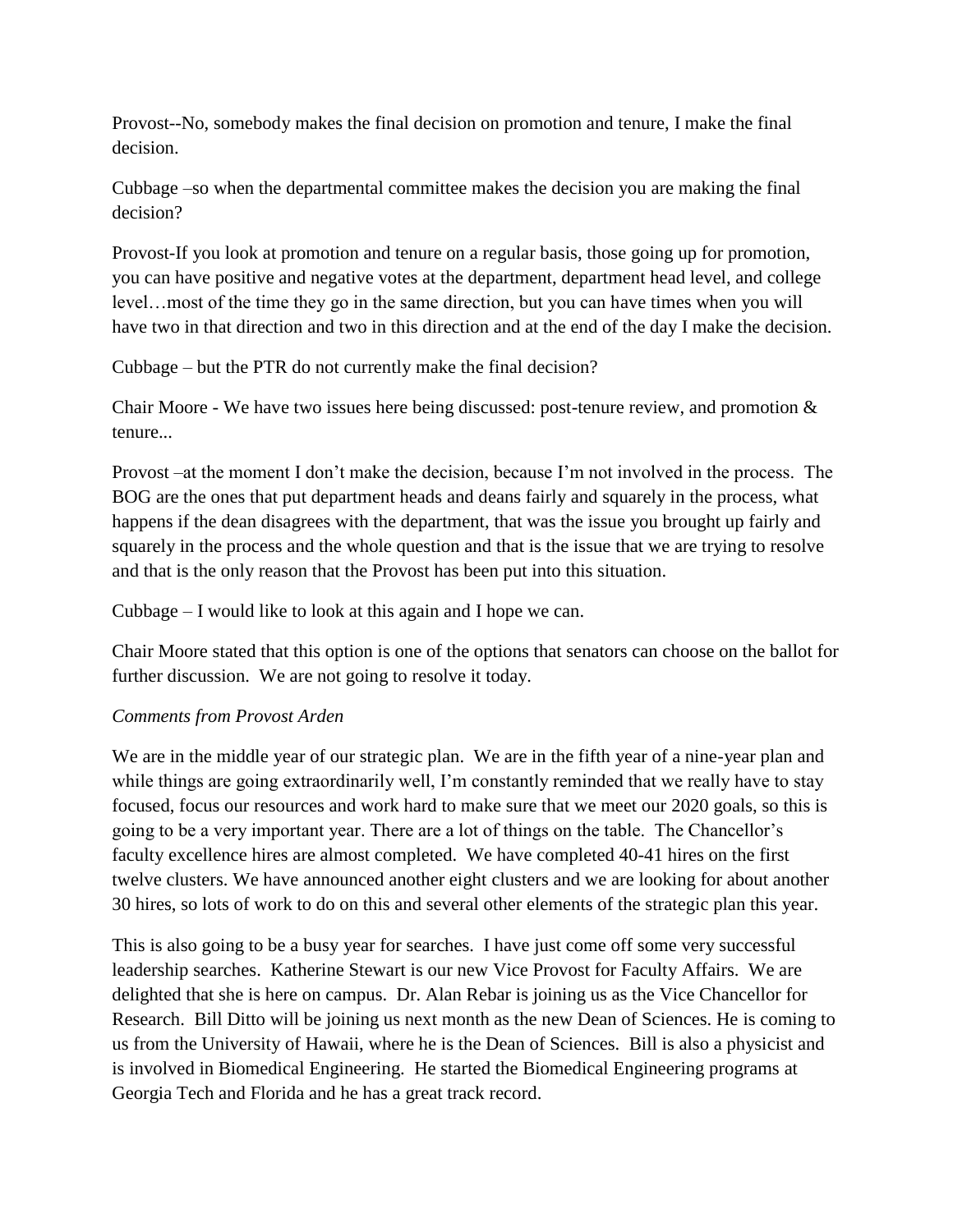Provost Arden introduced Kelly Wick as his new assistant in the Provost's office.

Provost Arden stated that this year we have a lot of searches. We have a search for a new Vice Chancellor for Finance and Administration to replace Charlie Leffler's position. The search is going very well. We hope to have someone in place early next year. We have also kicked off searches for the deans of the College of Management and the College of Textiles. They are well underway and we hope to be doing campus interviews by the end of the year for both of those searches as well as for the Vice Chancellor of Finance.

We are going to kick off a search for the dean of education and also a search for the Vice Provost for Institutional Equity and Diversity in the next few weeks. It's going to be a very busy year especially for personnel within the university.

# **7. Old/New Business**

Chair Moore reported on the status of resolutions passed in the previous year

Resolution for a University Standing Committee on Lectures and Speakers—to create it

This was sent to the committee on committees and the committee on committees is very supportive of the concept. They would like more detail of how this would work with the Harrelson Committee so are asking what the next step will be, so this will be discussed in the next Executive Committee to see what the next step will be.

Resolution on Board of Governors Teaching Award (recommending that non-tenure track faculty be eligible)

This was sent to the Faculty Assembly, which has not met yet. Steve Leonard, Chair of the Faculty Assembly was supportive of the idea, so this is going to be discussed at the Faculty Assembly level.

Resolutions on Funding Libraries services (recommending restoring library staff to levels adequate to allow D.H. Hill and Hunt Libraries to function at past levels)

Vice Provost Susan Nutter's report is that the Provost has made enrollment increase funds recurring, available to the Libraries beginning this year, 2015-16. As a result we have been able to resume 24 hour opening of the Hunt and Hill Libraries for five days a week and to increase the collections budget by \$1 million annually. We are very appreciative of the support of the Faculty Senate and faculty members.

Flowchart of Faculty Governance in the UNC System

Chair Moore stated that she worked with Past Chair Zonderman and Vice Provost Katherine Stewart to come up with a flowchart that would explain where all the rules are coming from and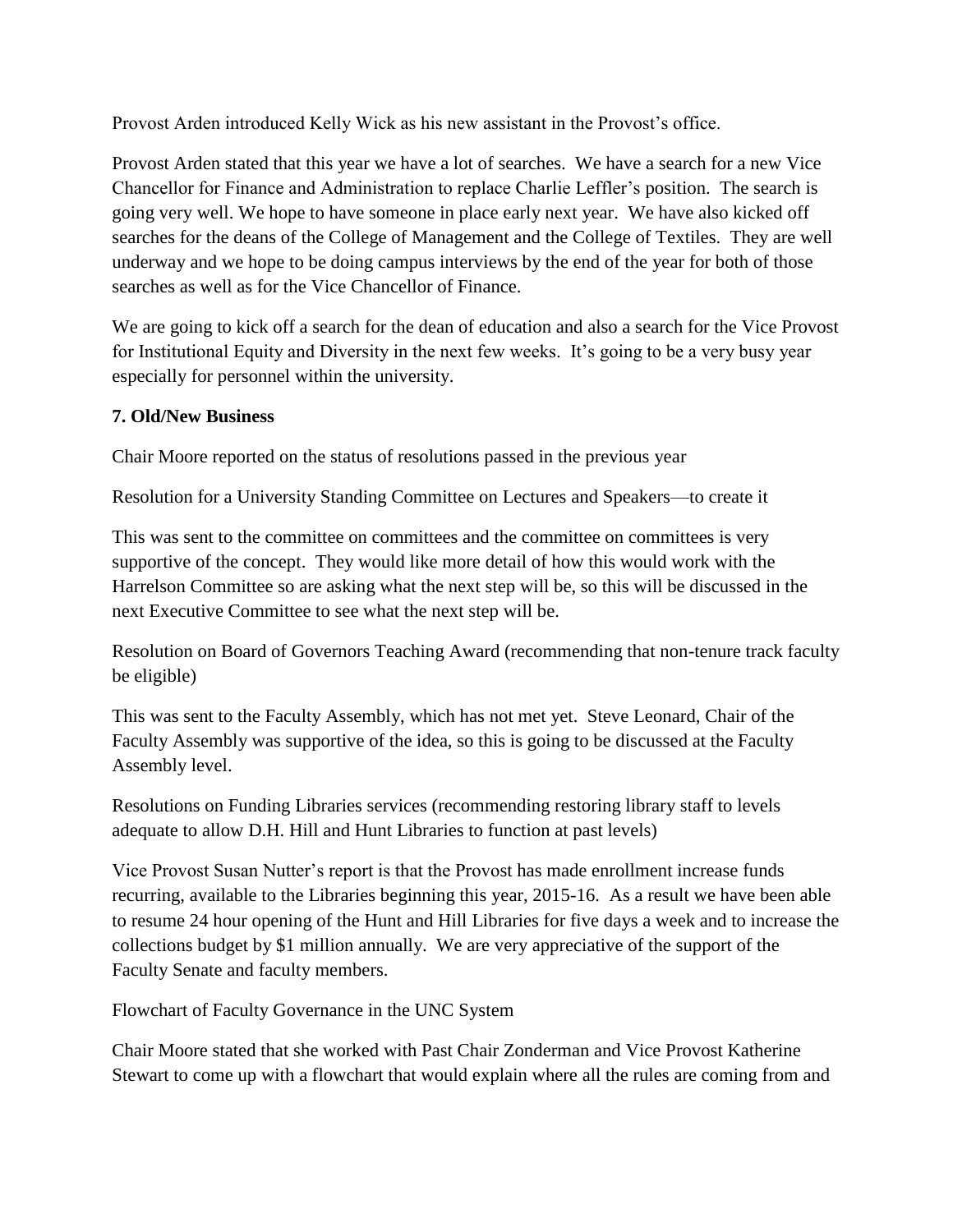what is it that the faculty will have to deal with. See the last link at: [http://www.ncsu.edu/faculty\\_senate/](http://www.ncsu.edu/faculty_senate/)

Chair Moore explained that the Board of Governors oversees all seventeen institutions in the UNC system and when the BOG makes a policy it applies to all of the institutions. There is a President of the UNC System who reports to the Board of Governors and for all of the institutions there are Chancellors who work with the UNC system. We have the Board of Trustees and they work with NC State University, but whenever the Board of Governors does create a policy all of the institutions are required to comply with it. So as we talk through all of these policies and rules and regulations keep in mind where they come from and if it comes from the Board of Governors we are unable to change that. We have to work with those policies as we make changes to ours.

# *Faculty Assembly*

There are representatives from each of the institutions that serve on the Faculty Assembly and meet on a regular basis and we do have representatives from our Faculty Senate who are on the Faculty Assembly from the Senate. We have several who are senators and we have several faculty members who are not on the Senate who attend the Faculty Assembly. That is where we talk about all of our concerns on our campuses.

### *Questions*

Senator Williams stated that Vanderbilt did a study of cost of compliance and there was talk at the Faculty Assembly that perhaps some of the schools in the North Carolina system would try to follow this model to do sort of the same kind of calculations.

Provost Arden stated that he has not seen that anyone has done that. Vanderbilt and some other schools have done it and they have shown that the cost of compliance is extraordinary and it is not getting less. In fact, in the last six months he has invested a lot more in the Office of Institutional Equity and Diversity to expand our Title IX compliance and we are in the process of hiring a compliance manager who will be in the office of Legal Affairs to help coordinate all of this. So he doesn't see an indication that this is getting less, if anything he sees an indication that to figure out how to manage compliance and everything that is coming down from the Office of Civil Rights, the bottom line is it is still cheaper to be compliant.

Senator Auerbach stated that it would be useful to get data from us and other places to see if anyone has discovered a way to do it somewhat more cheaply. If they are all going to be 16% that is interesting, but if one of them is 12, it might be interesting to find out how they did that.

### **8. Remarks from Katherine Stewart, Vice Provost for Faculty Affairs**

Dr. Stewart introduced herself and talked about her credentials.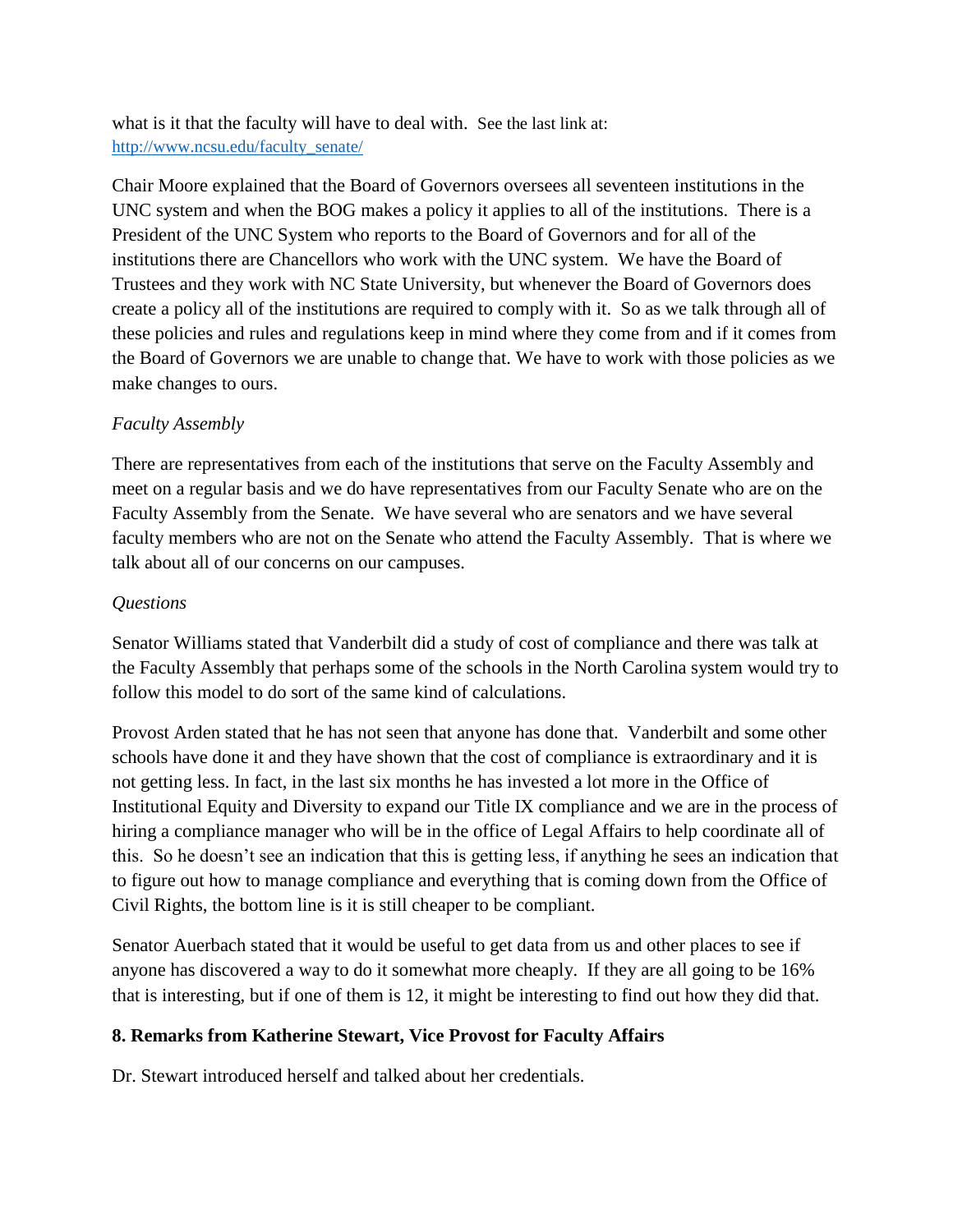Vice Provost Stewart stated that she got into administration primarily because as a faculty member she thought it was really important that faculty voices were heard in administrative decisions. She has been part of departments that worked really well and has been part of departments that don't. She feels that departments work better when faculty are really engaged with them. She said part of her pleasure about being here is being in a land grant institution and thinking about what it means to be an engaged faculty member. She is delighted to be on campus.

Stewart stated that she sees a lot of buckets that she would like to be working in but the two biggest ones are faculty policy and faculty development. She said she believes Faculty Affairs should be serving all of the faculty and that means faculty at all stages of their careers, in all of the departments and all of the colleges, faculty in all aspects of their work and any aspect in what they do.

Vice Provost Stewart stated that she would like to hear from the faculty. What should she be spending her time on? What should she be concerned about? What does it mean to the faculty for her office to be supportive of them?

# *Senator - The Office of Institution and Diversity also has a person who oversees faculty diversity. What do you envision your relationship with that individual to be?*

Stewart – Marcia Gumpertz is in that role right now and she and I have been working together on a couple of different projects. We have worked on some workshops for department heads for search committees around hiring. We are also working together to develop the climate workshops. Marcia and I have a lot in common in terms of the way we think about equity issues in the faculty. I'm really looking forward to being creative with her about where we are doing the things we need to be doing and what else we could be doing and where it would make the most impact. As with many institutions we are not doing as well as we would like to do in many areas with regard to faculty equity and so that is something that is pretty high on my radar and I'm looking forward to working with Marcia on that.

*Senator Williams stated that he and Senator Banks were on that RPT taskforce that revised the RPT process and he heard something here today that is disturbing, that the university RPT committee now only considers problem cases, right?*

Provost Arden responded, not exactly, there are randomly selected cases from every college. There are two groups, randomly selected cases and anything that has a risk of being negative, anything that the dean or Provost thinks is negative, they will automatically send it to the committee. Every year that committee produces a report that he responds to in writing. It has been a positive process for constant improvement and refinement of the promotion and tenure process.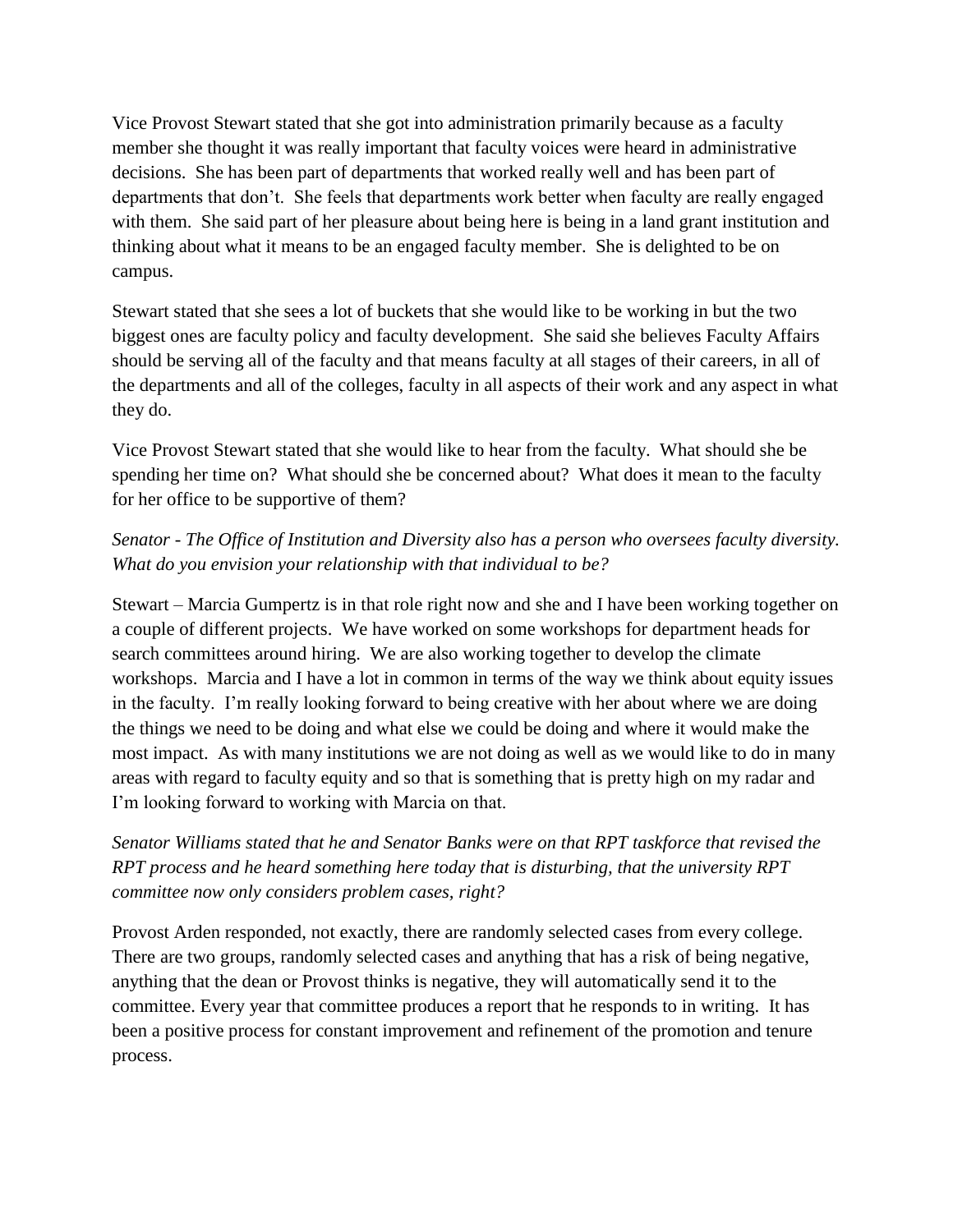*Senator Cubbage-The committee only uses the process, it doesn't make any substantive decisions?* 

Provost Arden stated that the committee is not charged with making any evaluative review. There are four other levels. The committee's principal role is to make sure that nothing was missed and that everything was done appropriately and to make recommendations for further improvement of the process.

*Senator Bykova – The question is about the sabbatical system that we have. I'm talking about a system of sabbatical where the faculty are encouraged to take a leave and encouraged not to stay put here on campus but try to go elsewhere, just to learn about some different systems, educational systems, spend this half year elsewhere to be exposed to another culture or language. It might sound odd but I can tell you that I spent two summers in Europe and this is how institutions of higher education work. They encourage their faculty to go elsewhere, Asia, Australia, New Zealand, etc., and learn something new. So, in terms of our faculty development it takes much more than just to stay here being involved with our activity and dealing with our research.* 

Stewart stated that she is really happy to explore the question of how sabbatical and scholarly leave is handled in different colleges. One of the things that she is acutely aware of on a campus like this is how to think about policy in a way that allows a lot of freedom for departments and colleges that operate very differently in terms of faculty life and the way that faculty career arcs kind of happen. We don't want to build a policy that inadvertently creates challenges for colleges and for faculty career arcs that in other colleges are absolutely a good idea. She stated that she would love to sit down with faculty and talk about what is working well, how it works in different colleges and how might different proposals play out in different colleges and what are the physical implications about colleges as well.

*Senator Steer - Sometimes I feel like a frog in a puddle of water that is being slowly heated up. Over the last ten years we have had quite a significant shift in administrative responsibilities to faculty and it kind of affects all of the faculty. I look at the research side and the teaching side and we don't have any mechanism for somebody in administration to look at things from where the faculty sits, so I think that affects all of us.* 

Stewart stated that as someone who spent an enormous amount of time wrangling with the NIH and IRB on her grants, she often felt like she was spending more time doing administrative paperwork rather than science. It's incredibly frustrating to feel like that's just constantly happening and it is a combination of the compliance, the different reports that the Feds or the State want and the challenges they are thinking about how to fund the challenges of the department. One of the things that we struggle with is this question of if the work has to get done, do we hire staff to do the work or do we push it back on faculty. If we are hiring staff to do the work there is less money to hire new faculty. It's not an easy thing to wrangle with, but